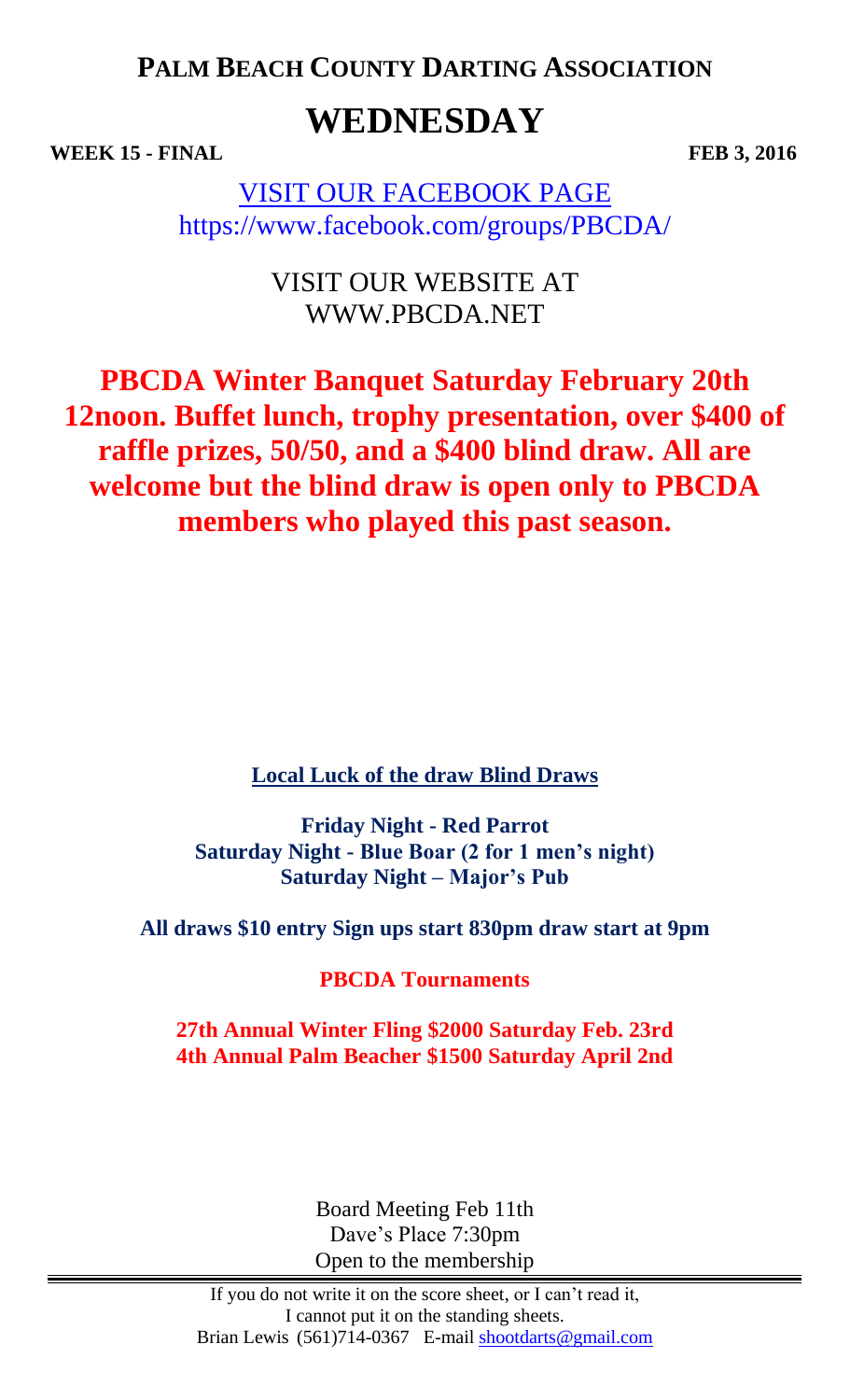# **PALM BEACH COUNTY DARTING ASSOCIATION WEDNESDAY**

### **DIVISION A FEB 3, 2016**

| <b>MAJOR'S - BECKY</b>       | 183 | <b>MEN'S ALLSTARS</b> |
|------------------------------|-----|-----------------------|
| <b>MAJOR'S - JACKIE</b>      | 183 | <b>ROB RICCARDI</b>   |
| <b>BLUE BOAR – ZEUSTER'S</b> | 180 | <b>DAVID PHILLIPS</b> |
| <b>BLUE BOAR - BUDS</b>      | 144 | <b>BRUCE SMITH</b>    |
|                              |     |                       |
|                              |     | LADIES ALLSTARS       |

#### **NO SHEET…NO POINTS OR ALLSTARS WILL BE AWARDED. NOR WILL THEY BE REFUNDED.**

| <b>MEN'S HIGH IN</b>  |     | <b>LADIES HIGH IN</b>  |              |
|-----------------------|-----|------------------------|--------------|
| <b>STEVEN NARVAEZ</b> | 100 | <b>JACKIE PAVONE</b>   | 88           |
|                       |     |                        |              |
| <b>MEN'S HIGH OUT</b> |     | <b>LADIES HIGH OUT</b> |              |
| <b>ROB RICCARDI</b>   | 104 | <b>KATHLEEN DOOLE</b>  | 110          |
|                       |     |                        |              |
| <b>TON EIGHTY</b>     |     | <b>ROUND OF NINE</b>   |              |
| <b>ROB RICCARDI</b>   |     | <b>ROB RICCARDI</b>    | $\mathbf{1}$ |
| <b>RICH CLARK</b>     |     | <b>MIKE NEUMANN</b>    | 1            |
| <b>STEVEN NARVAEZ</b> | 1   | <b>BOB BIRCH</b>       | $\mathbf{1}$ |
|                       |     | <b>SHANE McKINSEY</b>  | 1            |
|                       |     | <b>BRUCE SMITH</b>     | $\mathbf{1}$ |
|                       |     | <b>DAVID PHILLIPS</b>  | 1            |
|                       |     |                        |              |
|                       |     |                        |              |
|                       |     | <b>SIX BULLS</b>       |              |
|                       |     |                        |              |
|                       |     |                        |              |

| <b>BLUE BOAR - ZEUSTER'S</b> |    |     | <b>MAJOR'S - JACKIE</b>   |                |
|------------------------------|----|-----|---------------------------|----------------|
| <b>BRUCE SMITH</b>           | 95 | B\$ | <b>JACKIE PAVONE</b><br>∗ | $4^{\circ}$    |
| <b>BRIAN LEWIS</b>           | 10 |     | <b>BOB BIRCH</b>          | 60             |
| <b>NICK GOLD</b>             |    |     | <b>JOHN LAFRENIERE</b>    | $\overline{4}$ |
| <b>KATHLEEN DOOLE</b>        | 43 |     | <b>ROB RICCARDI</b>       | 15             |
| <b>BOBBY BLACKSTOCK</b>      |    |     | <b>SCOTT JARMAKOWICZ</b>  |                |
| <b>GARY HOOPER</b>           | 48 |     |                           |                |
| <b>JAMES DUNNING</b>         | 67 |     |                           |                |

| Φ  | <b>BLUE BOAR - BUDZ</b>      |     |  | <b>MAJOR'S - BECKY</b> |    |
|----|------------------------------|-----|--|------------------------|----|
| \$ | <b>TOM WESTHOUSE</b>         | 26  |  | <b>BECKY McILROY</b>   |    |
| ¢  | <b>STEVEN NARVAEZ</b>        | 53  |  | <b>RICH CLARK</b>      | 72 |
|    | <b>ANGELA WESTHOUSE</b><br>∗ |     |  | <b>JANICE PHIPPS</b>   | 52 |
|    | <b>AIMEE COOK</b>            | 20  |  | <b>SHANE McKINSEY</b>  | 72 |
| \$ | <b>BRIAN FEARON</b>          | 10  |  | <b>JOE DZURICK</b>     | 38 |
| \$ | <b>DAVE PHILLIPS</b>         | 121 |  |                        |    |
|    | <b>MIKE NEUMANN</b>          | 57  |  |                        |    |

| $\mathbf{1}$            | <b>MAJOR'S - BECKY</b>            | 183          | <b>MEN'S ALLSTARS</b>               |              |
|-------------------------|-----------------------------------|--------------|-------------------------------------|--------------|
| $\mathbf{1}$            | <b>MAJOR'S - JACKIE</b>           | 183          | <b>ROB RICCARDI</b>                 | 151          |
| $\overline{\mathbf{2}}$ | <b>BLUE BOAR - ZEUSTER'S</b>      | 180          | <b>DAVID PHILLIPS</b>               | 121          |
| $\overline{\mathbf{3}}$ | <b>BLUE BOAR - BUDS</b>           | 144          | <b>BRUCE SMITH</b>                  | 95           |
|                         |                                   |              |                                     |              |
|                         |                                   |              | <b>LADIES ALLSTARS</b>              |              |
|                         |                                   |              | <b>JANICE PHIPPS</b>                | 52           |
|                         | <b>NO SHEETNO POINTS OR</b>       |              | <b>JACKIE PAVONE/KATHLEEN DOOLE</b> | 43           |
|                         | <b>ALLSTARS WILL BE AWARDED.</b>  |              | <b>AIMEE COOK</b>                   | 20           |
|                         | <b>NOR WILL THEY BE REFUNDED.</b> |              |                                     |              |
|                         | <b>MEN'S HIGH IN</b>              |              | <b>LADIES HIGH IN</b>               |              |
|                         | <b>STEVEN NARVAEZ</b>             | 100          | <b>JACKIE PAVONE</b>                | 88           |
|                         |                                   |              |                                     |              |
|                         |                                   |              |                                     |              |
|                         | <b>MEN'S HIGH OUT</b>             |              | <b>LADIES HIGH OUT</b>              |              |
|                         | <b>ROB RICCARDI</b>               | 104          | <b>KATHLEEN DOOLE</b>               | 110          |
|                         |                                   |              |                                     |              |
|                         |                                   |              |                                     |              |
|                         | <b>TON EIGHTY</b>                 |              | <b>ROUND OF NINE</b>                |              |
|                         | <b>ROB RICCARDI</b>               | $\mathbf{1}$ | <b>ROB RICCARDI</b>                 | $\mathbf{1}$ |
|                         | <b>RICH CLARK</b>                 | 1            | <b>MIKE NEUMANN</b>                 | $\mathbf{1}$ |
|                         | <b>STEVEN NARVAEZ</b>             | $\mathbf{1}$ | <b>BOB BIRCH</b>                    | $\mathbf{1}$ |
|                         |                                   |              | <b>SHANE McKINSEY</b>               | $\mathbf{1}$ |
|                         |                                   |              | <b>BRUCE SMITH</b>                  | $\mathbf{1}$ |
|                         |                                   |              | <b>DAVID PHILLIPS</b>               | $\mathbf{1}$ |
|                         |                                   |              |                                     |              |
|                         |                                   |              |                                     |              |
|                         |                                   |              |                                     |              |
|                         |                                   |              | <b>SIX BULLS</b>                    |              |
|                         |                                   |              |                                     |              |
|                         |                                   |              |                                     |              |
|                         |                                   |              |                                     |              |

| ¢<br>Φ | <b>BLUE BOAR - ZEUSTER'S</b> |    |     | <b>MAJOR'S - JACKIE</b>   |     |
|--------|------------------------------|----|-----|---------------------------|-----|
| \$     | <b>BRUCE SMITH</b>           | 95 | B\$ | <b>JACKIE PAVONE</b><br>∗ | 43  |
| \$     | <b>BRIAN LEWIS</b>           | 10 |     | <b>BOB BIRCH</b>          | 60  |
| \$     | <b>NICK GOLD</b>             |    |     | <b>JOHN LAFRENIERE</b>    | 44  |
| \$     | <b>KATHLEEN DOOLE</b>        | 43 |     | <b>ROB RICCARDI</b>       | 151 |
| \$     | <b>BOBBY BLACKSTOCK</b>      |    |     | <b>SCOTT JARMAKOWICZ</b>  |     |
| \$     | <b>GARY HOOPER</b>           | 48 |     |                           |     |
| ¢      | <b>JAMES DUNNING</b>         | 67 |     |                           |     |

|   | <b>MAJOR'S - BECKY</b>         |    |
|---|--------------------------------|----|
|   | ∗<br><b>BECKY McILROY</b>      |    |
| B | <b>RICH CLARK</b>              | 72 |
|   | <b>JANICE PHIPPS</b><br>$\ast$ | 52 |
|   | <b>SHANE McKINSEY</b>          | 72 |
|   | <b>JOE DZURICK</b>             | 38 |
|   |                                |    |
|   |                                |    |